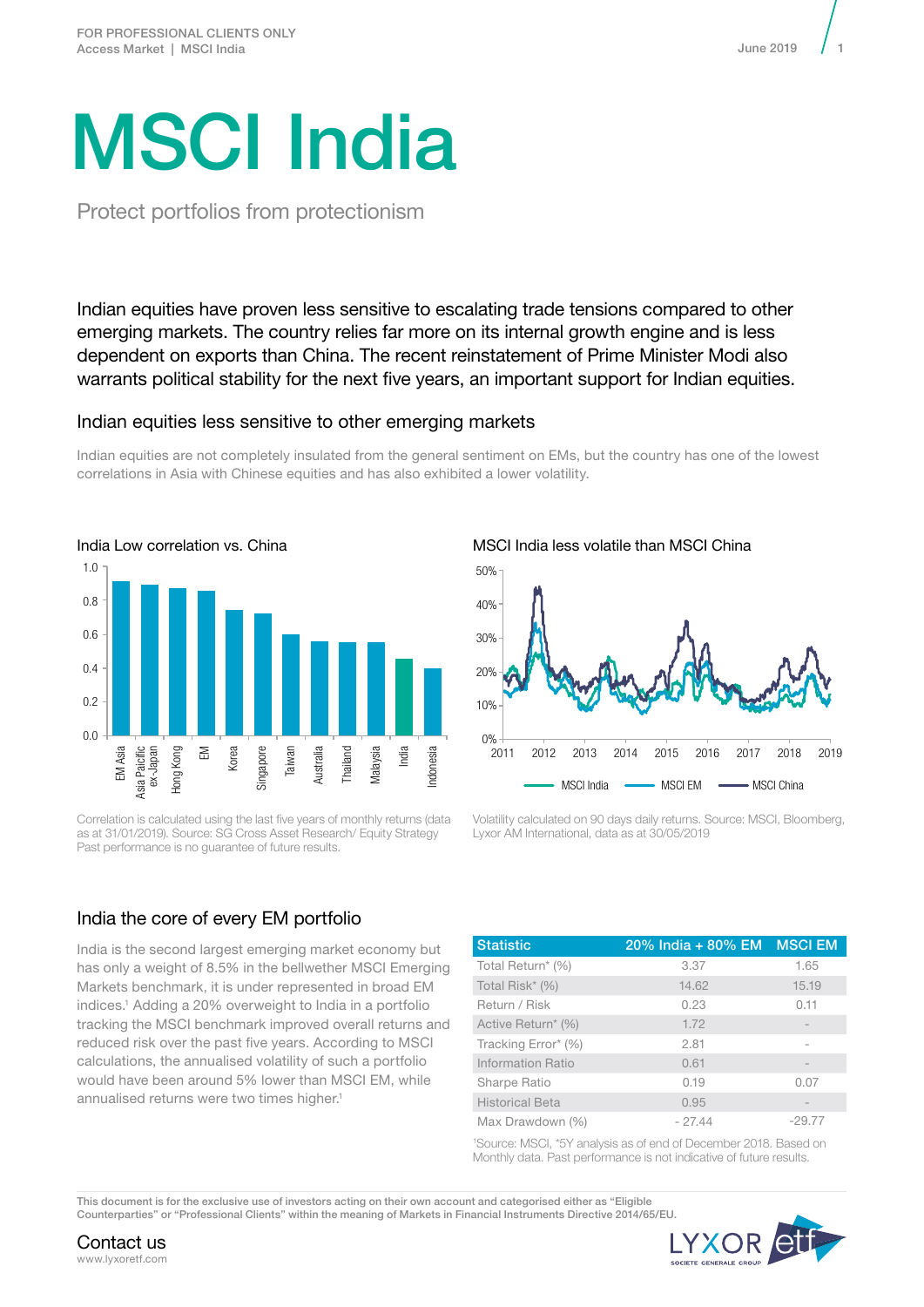## Long-term capital gains tax made a come back

## What's happened?

► The Union Budget 2018 imposed 10% tax on long-term capital gains arising from listed equity shares, effective from April 2018

## How can investors react to the new LTCG tax?

- ► Favoured routes to Indian equities such as Mauritius or Singapore will lose their historical appeal after 2019
- ► The Netherlands and France are attractive considering their tax treaties with India

## Which vehicles may be well suited for Indian equity investors?

- ► Derivatives & synthetic ETFs are exempt for LTCG tax
- ► CGT is payable on many offshore ETFs (e.g. US domiciled ETFs)
- Non-US investors in US ETFs are likely subject to withholding tax
- ► French-domiciled ETFs are exempt from CGT

## How might our ETF perform vs. physical competitors?

Estimated performance outlook with a simplified example assuming 10% annual return on MSCI India index<sup>1</sup>

|                                  |               |       | Est. replication |          |          | <b>Expected performance vs. index</b> |           |            |
|----------------------------------|---------------|-------|------------------|----------|----------|---------------------------------------|-----------|------------|
| /ET F<br><b>Domicile</b>         | TER           | cost  | <b>CGT</b>       | Div. WHT | 1Y       | 3Y                                    | 5y        |            |
| <b>Lyxor MSCI India ETF</b>      | <b>France</b> | 0.85% | $0.80\%$         | 0%       | $0\%$    | $-1.65%$                              | $-4.95%$  | $-8.25%$   |
| <b>Physical UCITS Competitor</b> | Ireland       | 0.65% | $0.20\%$         | 1%       | $0\%$    | $-1.85%$                              | $-5.55\%$ | $-9.25%$   |
| Physical US domiciled competitor | US            | 0.68% | 0.20%            | $1\%$    | $0.30\%$ | $-2.18\%$                             | $-6.54\%$ | $-10.90\%$ |

1 Simplified hypothetical scenario: Period Total return index less period TER less annualised replication cost less period capital gains tax less period dividend withholding tax.

For the 3 years example ETF performance = 30% - (3x TER) – (3x replication cost) – (3 x 10% CGT) – (3 x 15% WHT on estimated dividend of 1.5%). Assumption is made for non-US investor.

Source: Lyxor Asset Management International, analysis for illustrative purpose only. Past performance is not a reliable indicator of future performance.

The obtaining of the tax advantages or treatments defined in this document (as the case may be) depends on each investor's particular tax status, the jurisdiction from which it invests as well as applicable laws. This tax treatment can be modified at any time. We recommend to investors who wish to obtain further information on their tax status that they seek assistance from their tax advisor.

This document is for the exclusive use of investors acting on their own account and categorised either as "Eligible Counterparties" or "Professional Clients" within the meaning of Markets in Financial Instruments Directive 2014/65/EU.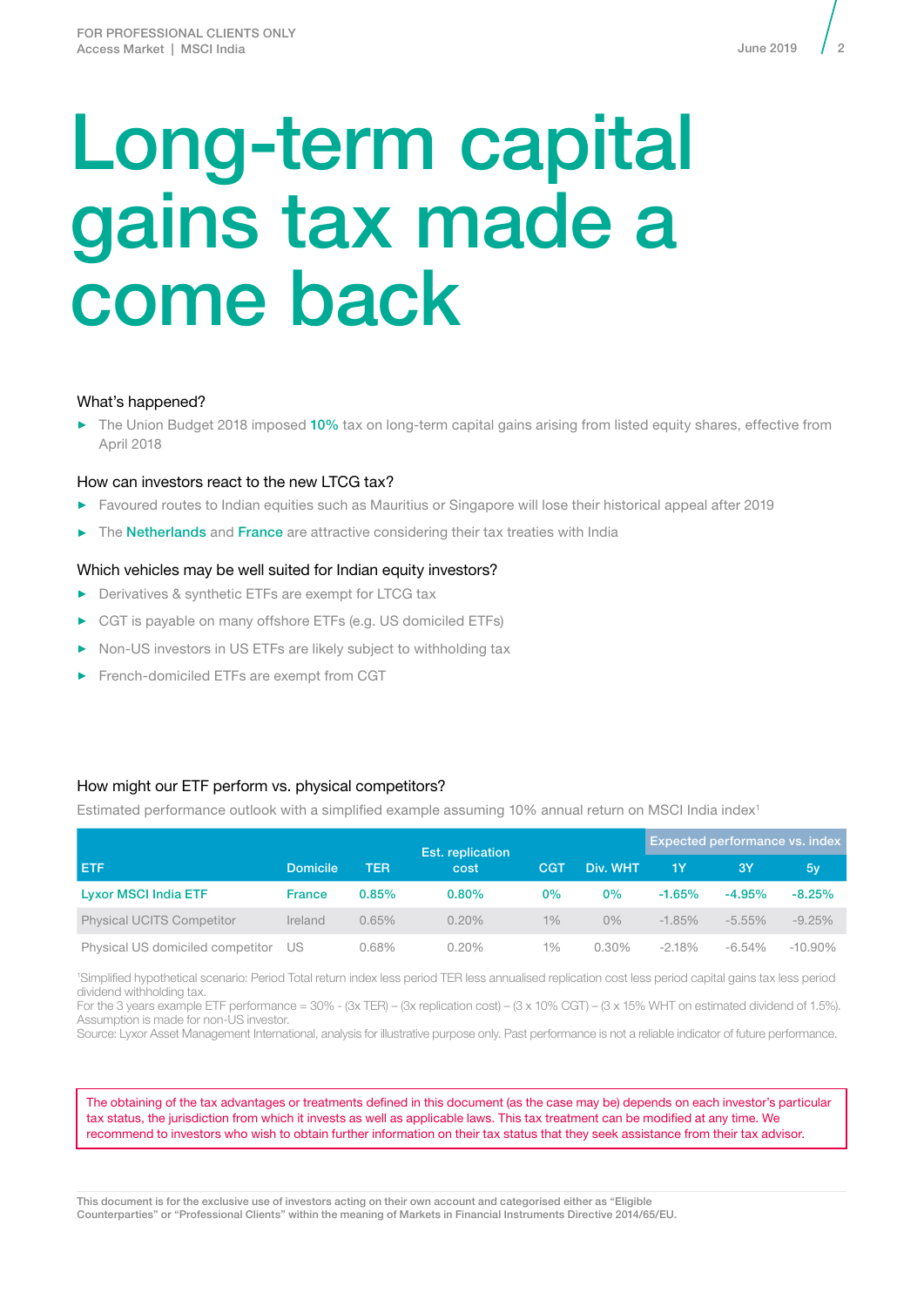## Why we use synthetic replication

Synthetic replication may be perceived as being more complex than physical, but the additional security or steadier performance it can offer should not be ignored

#### Robust risk management

- ► Operational challenges of managing EM finds are 100% outsources to the swap counterparty, offering a degree of protection.
- ► Synthetic ETFs have counterparty risk (mitigated by direct ownership of a substitute basket), but some physical ETFs engage in securities lending to boost performance, meaning they too are exposed.
- Another potential advantage of synthetic in EM is the stronger likelihood of lower tracking error



#### MSCI India ETFs  $-$  Tracking difference vs index<sup>1</sup>

1 Source: Lyxor International Asset Management, Bloomberg. Data period from 30/05/2018 to 30/05/2019. Past performance is not a reliable indicator of future results.

#### What's the difference anyway?

- ► Physically replicated ETFs purchase all (or a representative subset) of the index holdings to mirror its return, while synthetic ETFs buy a substitute basket of physical assets and instead provide the index return through a financial transaction with a counterparty called a 'performance swap'
- ► The main difference between physical and synthetic replication is one of function: physical replication relies on the assets to deliver performance, while synthetic replication uses them for safety.

This document is for the exclusive use of investors acting on their own account and categorised either as "Eligible Counterparties" or "Professional Clients" within the meaning of Markets in Financial Instruments Directive 2014/65/EU. 3